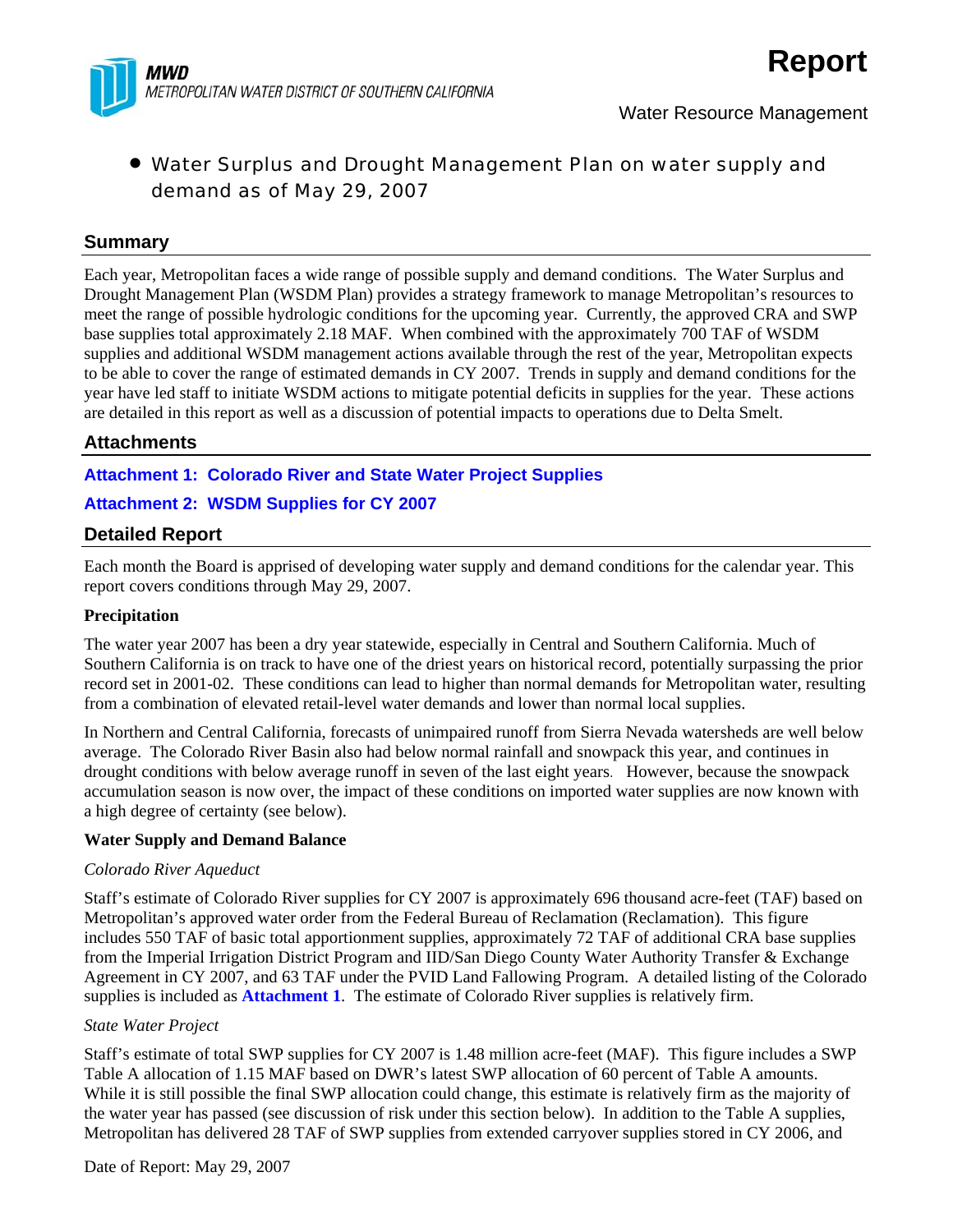# Board Report (Water Surplus and Drought Management Plan on water supply and demand as of May 29, 2007)

167 TAF of Article 21 supplies through the period covered under this update. Metropolitan's exchange agreement with the Desert Water Agency and Coachella Valley Water District, transfer agreement with the San Bernardino Valley Municipal Water District, agreement with the city of Port Hueneme and acquisition of Turnback Pool A supplies are scheduled to provide an additional 134 TAF. A detailed listing of the SWP supplies is included as **Attachment 1**.

There is some uncertainty as to the amount of SWP supplies that will be available for delivery to Metropolitan due to the ongoing issues with pumping operations and actions being taken to protect the endangered Delta Smelt. To date, Metropolitan has remaining SWP Table A scheduled deliveries of approximately 815 TAF acre-feet under a 60 percent allocation. Based on estimates of potential pumping restrictions that may be applied over the remainder of the year for protection of the fishery, staff estimates that the remaining SWP scheduled deliveries may be reduced and that approximately 408 TAF to 570 TAF acre-feet may be delivered. Staff will keep the Board apprised of any additional fish protection actions and associated impacts.

### **Demand**

Current total demands on Metropolitan for CY 2007 are projected to be 2.48 MAF under the current trend. This current trend includes updated information from the member agencies on the impacts of the dry hydrology on their local supplies, most notably from the City of Los Angeles and from the San Diego County Water Authority. These demands no longer include the obligation to deliver water in the amount of 102,660 acre-feet as part of the exchange with Desert Water Agency and Coachella Valley Water District (DWCV). As described below, this is because Metropolitan intends to meet the obligation through water stored in the Advance Delivery Account agreement with those two agencies.



### **WSDM Supplies and Management Actions**

In addition to the base CRA and SWP supplies, Metropolitan entered CY 2007 with approximately 2.5 MAF of supplies in its WSDM resource portfolio. This figure does not include approximately 700 TAF of surface storage set aside for emergency purposes. These supplies, which include surface storage and groundwater storage, will be utilized to meet deficits between supply and demand under an extremely dry scenario. A detailed listing of the WSDM supplies is included as **Attachment 2**.

### **Calendar Year Actions**

Based on current trend demands, staff has estimated an expected deficit between supply and demand of approximately 300 TAF for 2007 (this figure does not include the risk of SWP Table A allocations being reduced below 60 percent if Delta Smelt actions prevents planned operations). As reported at the April Board Meeting, Metropolitan has initiated calls on its Central Valley storage programs. Metropolitan has initiated replenishment cuts and in-basin groundwater withdrawals in the month of May. Withdrawals from surface storage would be initiated in June if demands indicate a need for additional water supplies. June also marked the release of a region-wide coordinated conservation public outreach effort and media campaign. The WSDM supplies and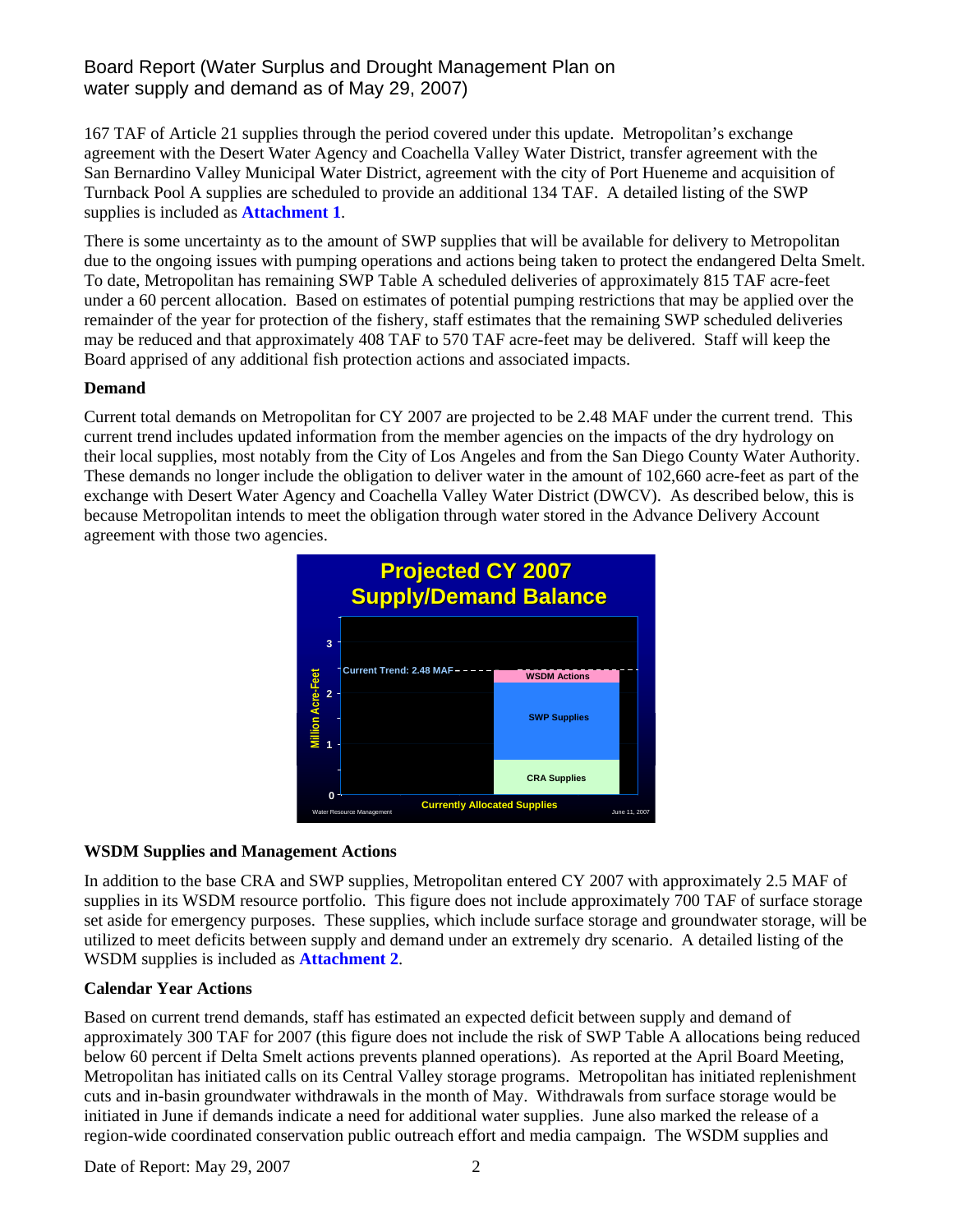# Board Report (Water Surplus and Drought Management Plan on water supply and demand as of May 29, 2007)

management actions that would be needed under that projected deficit are listed in the table below. Metropolitan expects to be able to draw the full 115 TAF of Central Valley Storage, the 30 TAF of In-Basin Groundwater, and has the system capability to take well in excess of 50 TAF out of surface storage. Metropolitan has also determined that, in order to maintain maximum flexibility with Colorado River supplies, the current obligation to deliver water to DWCV will be met through a storage withdrawal from the Advance Delivery Account. All of these actions are reflected in **Attachment 2**. Take capacity from the Advance Delivery Account is now accounted for as unavailable for the remainder of the year, and the remaining take capacity (based on amounts taken to date) from the other programs are reflected as well.

| <b>Table of Identified</b><br><b>WSDM Actions</b> | <b>Action Under Current</b><br><b>Trend Demand</b> | <b>Amount Taken</b><br>to Date |  |
|---------------------------------------------------|----------------------------------------------------|--------------------------------|--|
| <b>Central Valley</b>                             | 115 TAF                                            | 6,575 AF                       |  |
| Replenishment                                     | 105 TAF                                            | 5,500 AF                       |  |
| In-Basin Groundwater                              | 30 TAF                                             |                                |  |
| Surface Water                                     | <b>50 TAF</b>                                      |                                |  |
| <b>TOTAL</b>                                      | <b>300 TAF</b>                                     | 12,075 AF                      |  |

The WSDM actions described above show a reasonable estimate of the actions that will be taken to address the hydrologic and weather conditions that Metropolitan faces this year. Because of the uncertainties related to SWP supplies due to potential Delta smelt operational constraints, it may be necessary to deviate from this plan. Actions that support the protection of surface water storage would be taken in order to provide the best opportunity to manage through extended pumping constraints on the SWP in the future. Such actions may result in a deviation from the normal WSDM Plan implementation.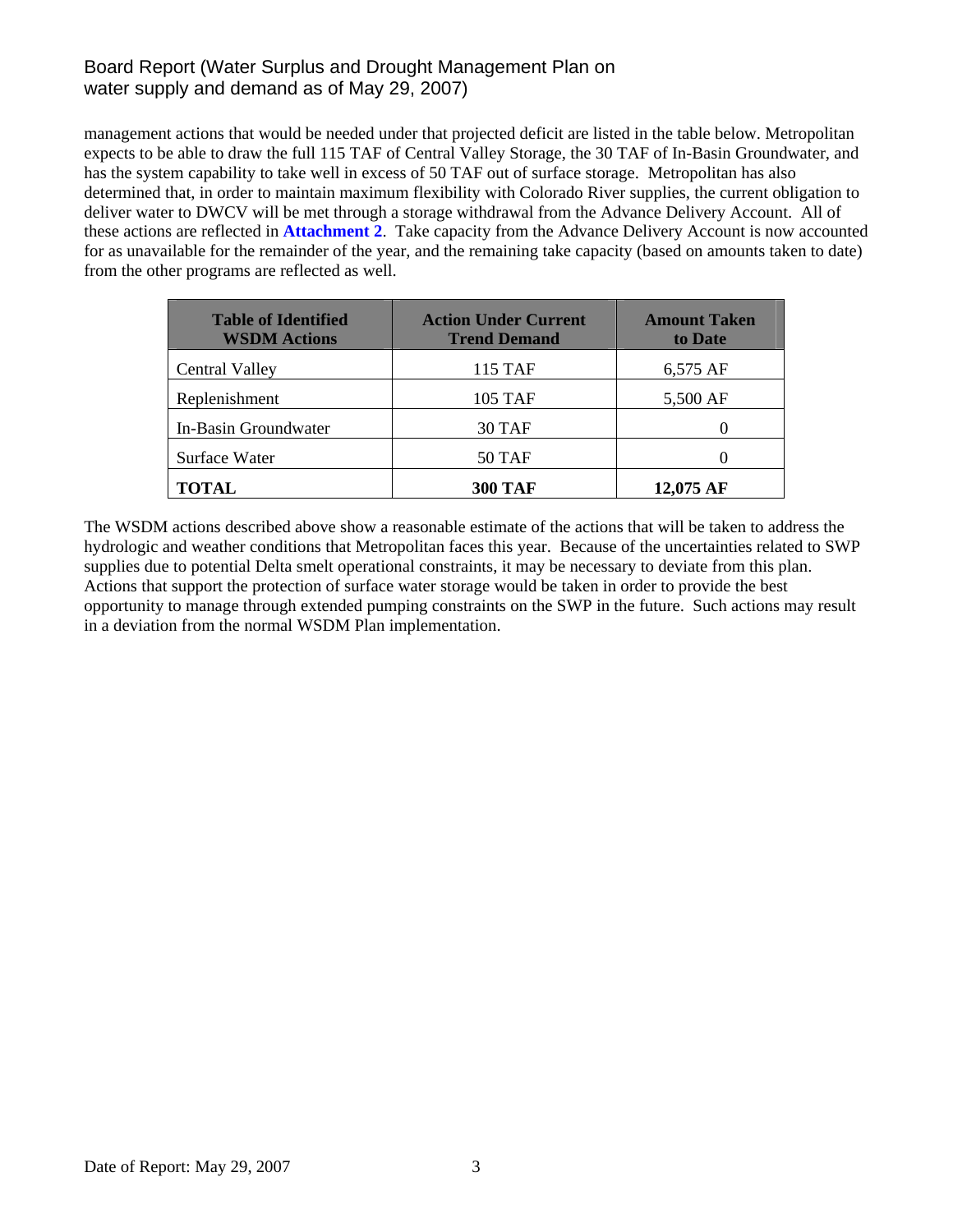| CRA and SWP Supplies Allocated as of May 29, 2007         |           |  |  |  |  |
|-----------------------------------------------------------|-----------|--|--|--|--|
| <b>Colorado River Supplies</b>                            |           |  |  |  |  |
| <b>Basic Total Apportionment</b>                          |           |  |  |  |  |
| <b>IID-MWD Conservation</b>                               |           |  |  |  |  |
| SDCWA-IID $&$ canal lining                                |           |  |  |  |  |
| San Luis Rey Supplemental Water                           |           |  |  |  |  |
| Central Arizona storage recovery                          |           |  |  |  |  |
| Lower Colorado Water Supply Project                       |           |  |  |  |  |
| <b>Restore Reregulated water</b>                          |           |  |  |  |  |
| Adjustments for USBR System Conservation in PVID          |           |  |  |  |  |
| <b>PVID Land Fallowing</b>                                | 62,550    |  |  |  |  |
| <b>MWD Water Budget Adjustment</b>                        |           |  |  |  |  |
| Priority 1,2, and 3b<br>$-66,142$                         |           |  |  |  |  |
| <b>Imperial ID</b><br>0                                   |           |  |  |  |  |
| Coachella Valley WD<br>0                                  |           |  |  |  |  |
| Misc and Indian PPR's<br>$-4,832$                         |           |  |  |  |  |
| <b>Colorado River Supplies Total</b>                      | 695,688   |  |  |  |  |
| <b>State Water Project Supplies</b>                       |           |  |  |  |  |
| Table A (60 percent allocation)                           | 1,146,840 |  |  |  |  |
| MWD DWCV turnback pool and Article 21                     | 176,281   |  |  |  |  |
| Carryover and 14b                                         | 28,098    |  |  |  |  |
| Desert Water/Coachella Valley exchange                    |           |  |  |  |  |
| San Bernardino Valley MWD Coordinated Operation Agreement |           |  |  |  |  |
| Point Hueneme Agreement                                   |           |  |  |  |  |
| <b>State Water Project Supplies Total</b>                 |           |  |  |  |  |
| <b>Total</b>                                              | 2,180,677 |  |  |  |  |